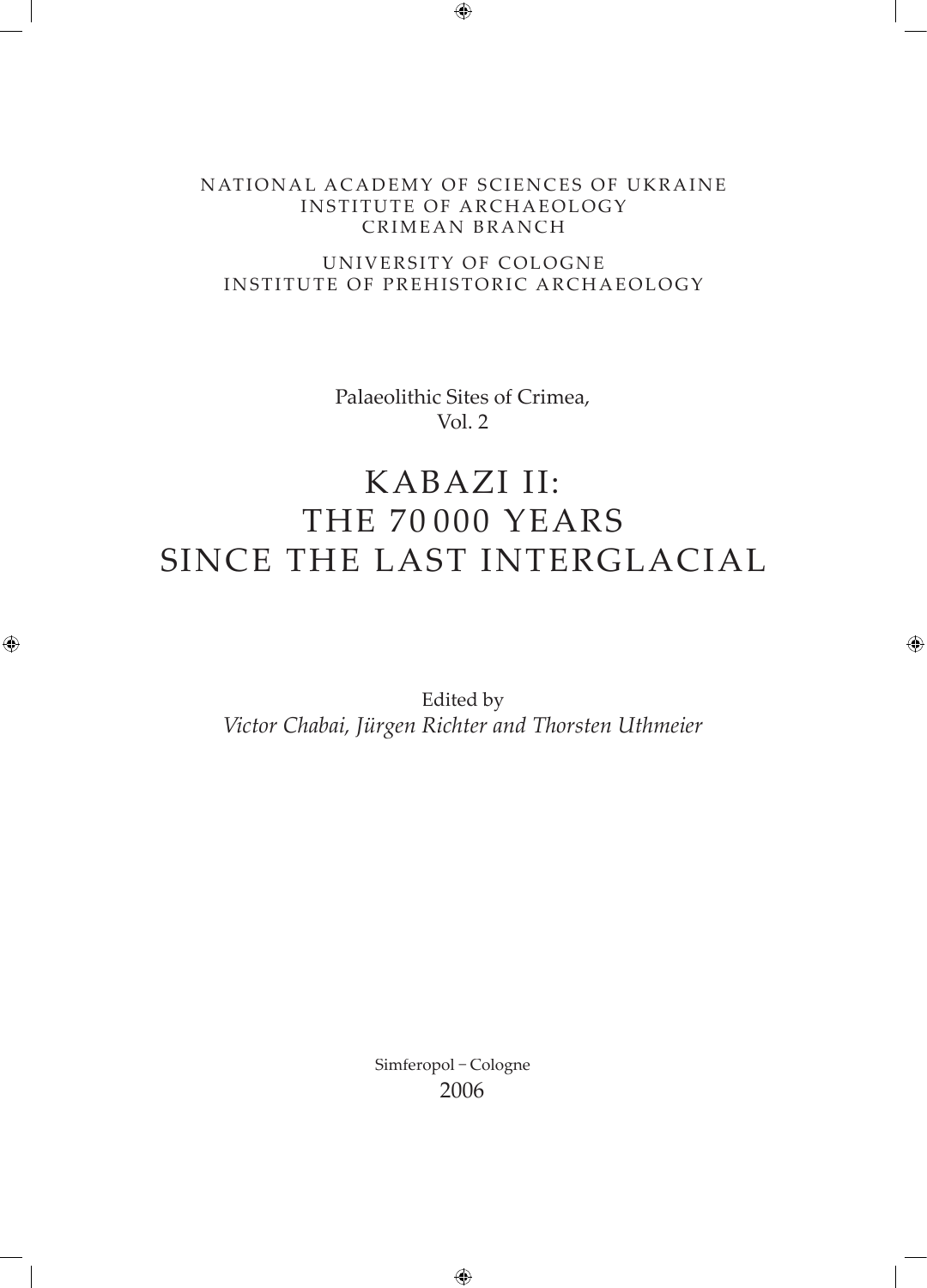# 15 Chapter

## Recurrent Butchering Activities at Kabazi II, Level III/2

#### *Martin Kurbjuhn*

The occupation deposits of Kabazi II, III 2 accumulated under south-boreal forest steppe conditions during MIS 5a (Gerasimenko 1999, 2005). Bone clusters in this level reach a thickness of up to 15 cm in some square metres. According to faunal remains, level III/2 represents a clear palimpsest in which Neanderthals came to hunt, especially small herds of *Equus hydruntinus*, on several occasions (Pathou-Mathis, Chabai 2005). The artefact distribution displays no clear concentration, but there are several square metres with a higher density of artefacts: 8Л, 7М, 7Н, 5Н, 4Н (Fig. 15-1).

#### Typological and Technological Features of Kabazi II, Level III/2

A total of 74 pieces were analysed and sorted into raw material units. The assemblage comprises 13 blanks with retouched edges, though only 10 are classified as formal tools (Fig. 15-2); three pieces displaying only a slightly lateral retouch which may have resulted from sediment movement rather than from usage or intentional manipulation. The tool inventory is dominated by various types of sidescraper, including five simple side-scrapers and two double side-scrapers. Furthermore, the assemblage comprises one notched piece and one denticulate. The remaining four tools are surface shaped, made mostly on big flakes, and with facial retouch by a soft hammer; two are bifacial tools: 1 bifacial point with a partly surface shaped ventral side, and 1 bifacial convergent scraper. The latter shows traces of long usage, featuring secondary facial retouch and resharpening by lateral thinning. Two further blanks were surface shaped only on their dorsal sides: one simple side-scraper and one *déjeté*. All tools in the assemblage were made on simple flakes, with the exception of one bifacial whose blank type is unknown, and one notched piece made on a flake from surface shaping (bifacial by-product).

The dominant blank classes are simple flakes (27 pieces), and chunks (26 pieces) (Fig. 15-3). Other blank types include an *éclat débordant naturel*, two crested flakes, one transversal flake, and eight chips. In addition there are five flakes probably from surface shaping, which were struck from bifacial tools or preforms using the soft hammer technique. The only core in the assemblage comprises a broken or exhausted bifacial tool from which several blanks were struck using a non-distinct method or concept.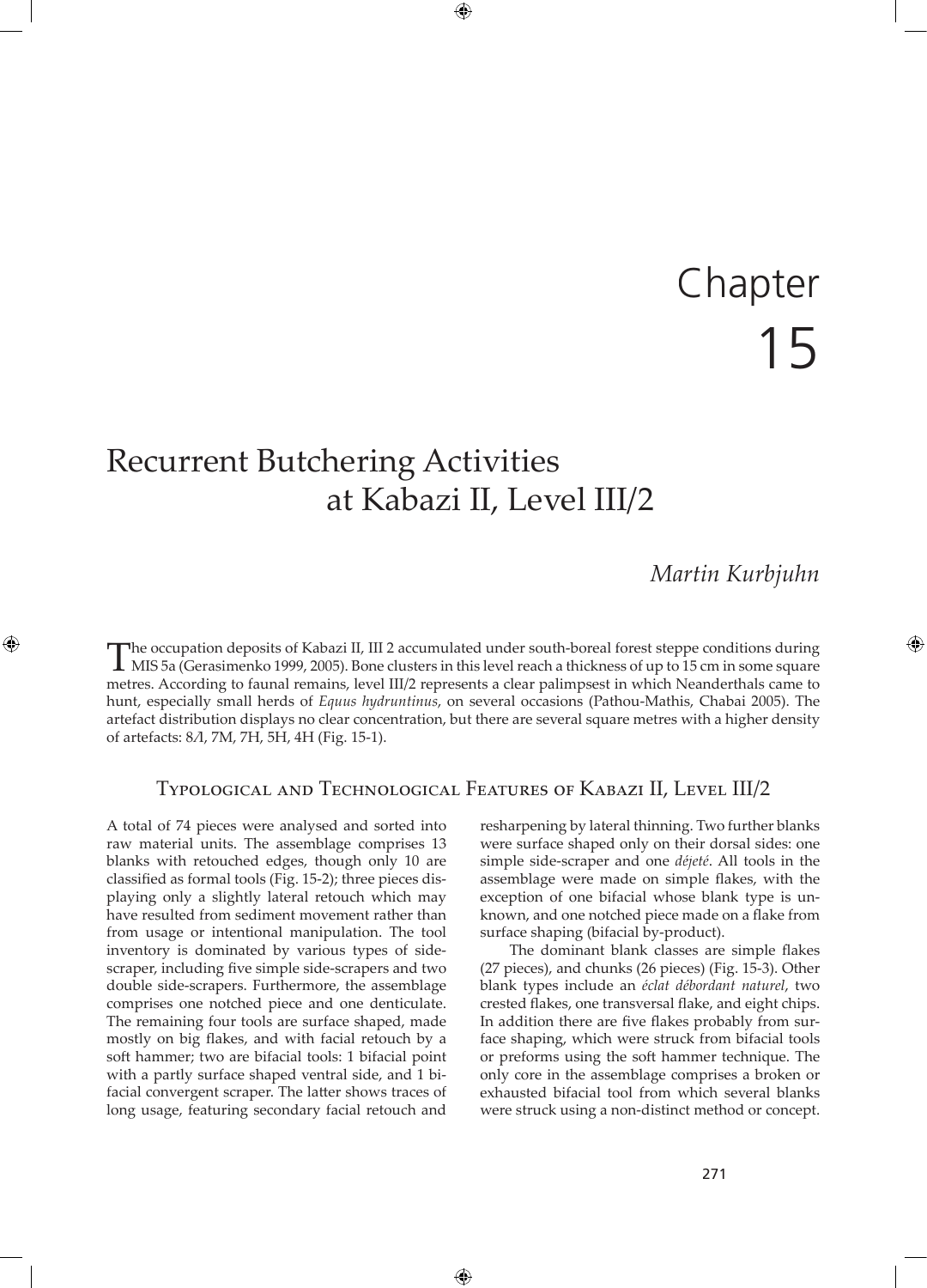In fact, it is unclear whether there was a regular blank production in level III/2 at all; a number of the flakes in the inventory being merely the by-products from the decortication and formatting of preforms. This would also explain the high percentage of cortical flakes and chunks. Due to these operational steps having been carried out using a hard hammer technique, these flakes do not show the significant features of bifacial thinning flakes. Also two discarded preforms indicate a focus on preform/bifacial production. The high number of chunks shows that some raw pieces with many hidden fissures were tested and decorticated on the site.

The rather small assemblage of level III/2, with its relatively high percentage of surface shaped tools, has been classified as belonging to the Crimean Micoquian of Starosele or Ak-Kaya facies (Chabai 1998b, 2004c).



**Fig. 15-1** Kabazi II, level III/2: distribution of all artefacts, examined by transformation analysis.



**Fig. 15-2** Kabazi II, level III/2: frequency of tools (pieces with use-retouch are not counted as formal tools).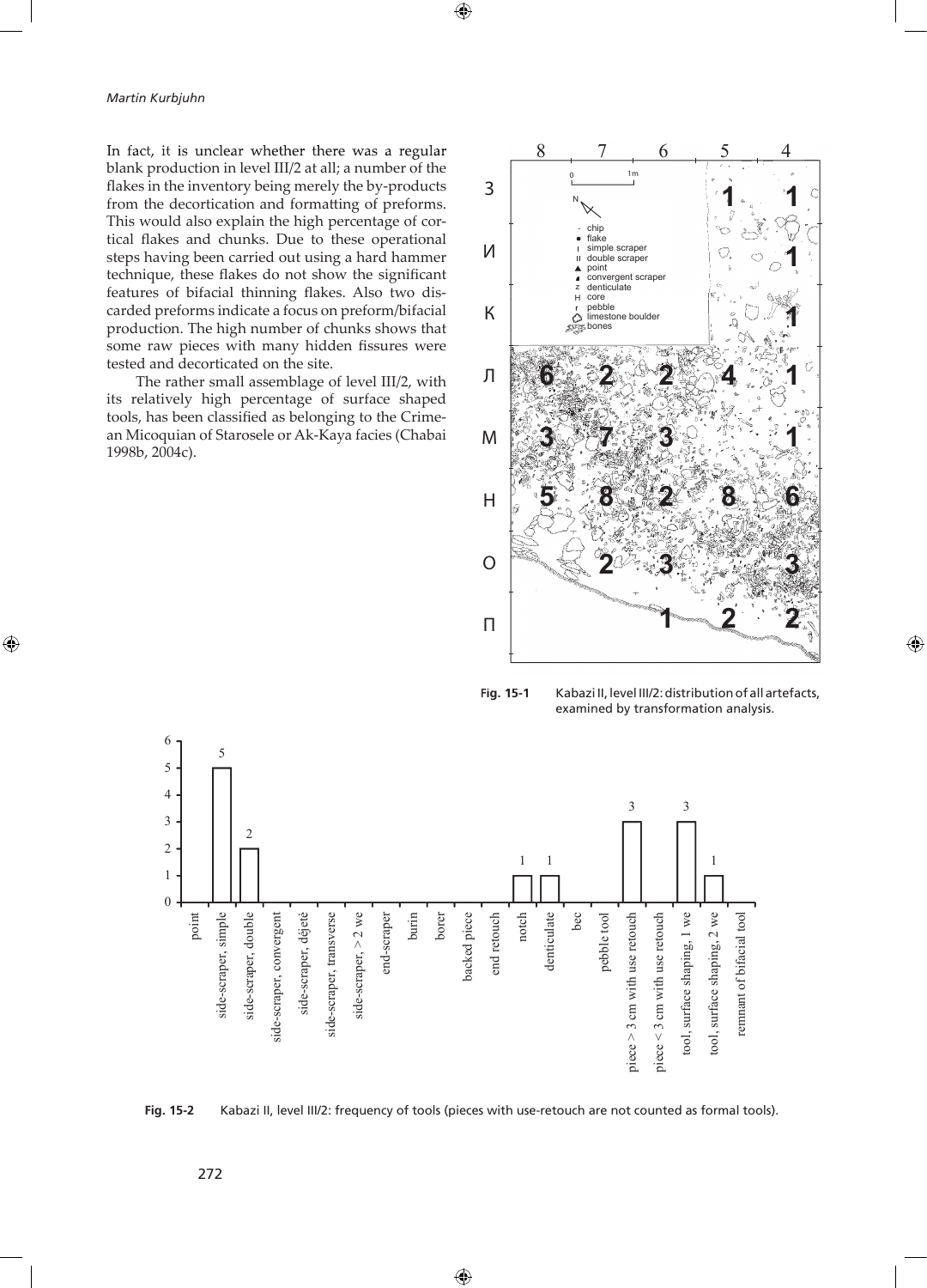#### THE SORTING IN RAW MATERIAL UNITS

The 74 pieces from the assemblage of level III/2, of which seven artefacts were excluded from further analysis, they being either too patinated or too small for a positive identification of the raw material in question (so-called "sorting rest"), were assigned to 23 raw material units, comprising between 1 (RMU: 1, 2, 3, 10, 12, 17, 20, 22) and 8 pieces (RMU: 19) (Fig. 15-4).

A total of 75 % of the raw material units comprise only 4 or less artefacts. This is indicative of a rather low flint knapping activity, with only short sections of any one operational chain having taken place upon the excavated area of this level. The colour of the artefacts differs from a dark grey to a

lighter grey, which is indicative of an origin in the Bodrak River valley. Consideration of macroscopic differences observed in the inclusions and schlieren of the artefacts enabled a secure assignment of artefacts to real working pieces, i.e. each of the artefacts of an RMU is made of the same raw material, and most probably originates from one and the same nodule. Two workpieces comprise brown or honey coloured artefacts from a different outcrop, possibly from the Kasha Valley. The cortical flakes of the different workpieces show that in the majority of cases (90 %) primary raw material was used (Fig. 15-5). The shape of the nodules, where this was still recordable, were mainly flat or *plaquette* (Fig. 15-6).

#### TRANSFORMATION SECTIONS OF THE WORKPIECES

#### Isolated artefacts – transformation sections: Tw, Cw, Ei, TT

In 8 cases the RMU comprises one single artefact only (Fig 15-7 and 15-8,  $1$ ), five of which display the transformation section **Tw**. These artefacts were imported to the site as already finished tools, which were

then discarded there without any further modification having occurred. Three of the tools are surface shaped and edge retouched pieces, and include a bifacial surface shaped convergent scraper (RMU 1), a dorsal surface shaped transversal scraper (RMU 3), and one dorsal surface shaped point with thinned ventral side (RMU 10). The blanks of the latter tools



**Fig. 15-3** Kabazi II, level III/2: frequency of blank types.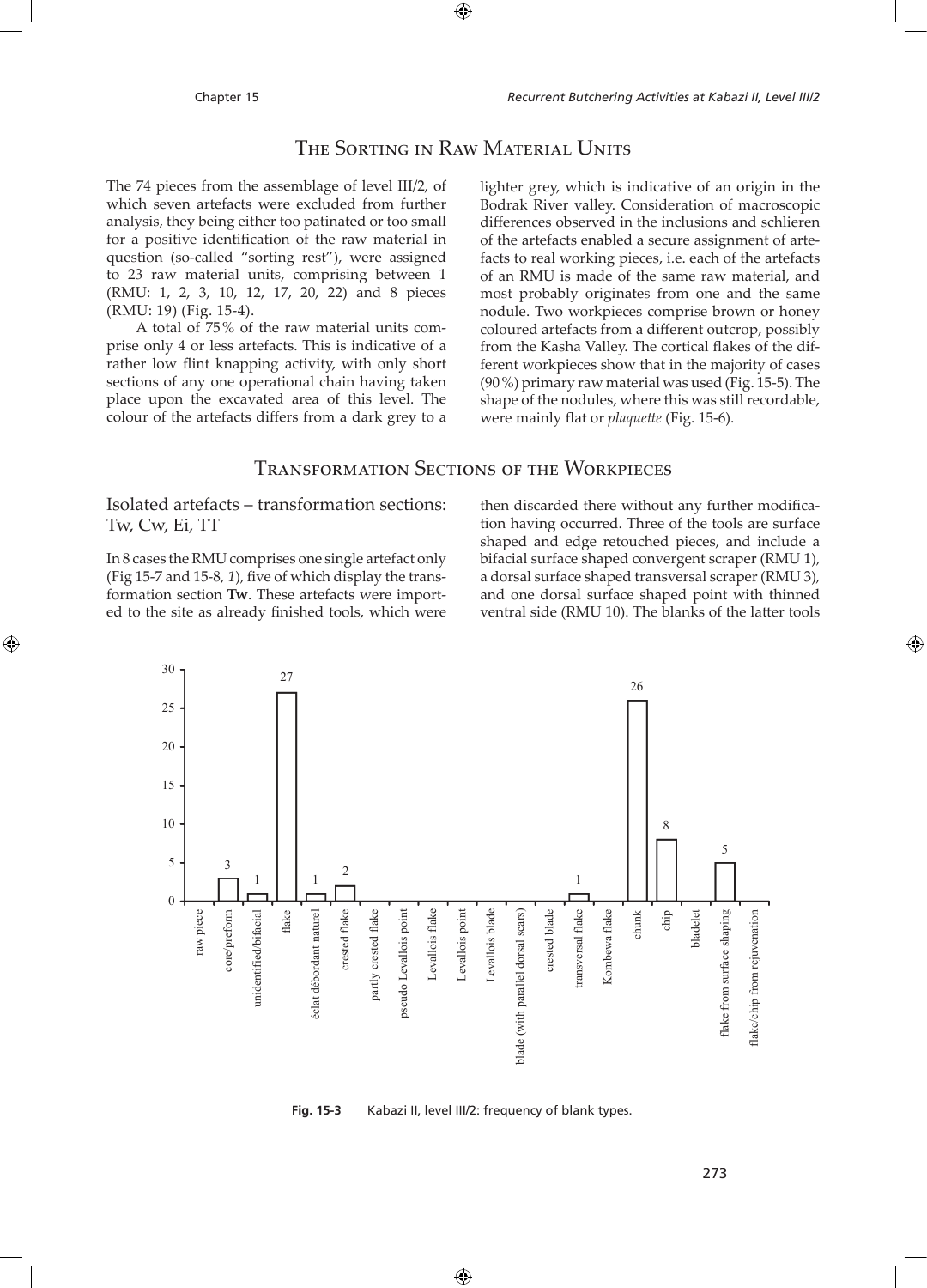

raw material units.





**Fig. 15-5** Kabazi II, level III/2: frequency of workpieces, according to raw material source.



**Fig. 15-6** Kabazi II, level III/2: frequency of workpieces, according to raw material nodule shape.

were simple, rather thick flakes. The remaining tools are straight simple side-scrapers (RMU: 2, 22), both made on flakes with a partial cortex covering. A high frequency of imported, "ready to use", surface shaped tools has also been noted at many other Middle Palaeolithic sites, and is most likely linked to the multi-functionality and longer "life-span" of these pieces (Boëda 1995).

The transformation section **Cw** is represented by two RMU (Fig 15-8, *1*). One of these is a relatively exhausted core (RMU 12). The form and outline of the piece, as well as the large negatives in the centre of the flaking surface (the result of surface shaping), show that a broken or exhausted bifacial tool was recycled as a core. This pattern of "secondary blank production" is well known from other Crimean Middle Paleolithic sites, especially at Buran Kaya (Uthmeier 2004). The second piece belonging to transformation section **Cw** is a preform (RMU 20) in an initial state. Both artefacts were imported to the site and discarded without any further modification. The purpose of their import is far from clear, especially in the case of the core, it being both exhausted, and with blank production not occurring on-site.

Only one RMU is linked to the transformation section **Ei** (RMU 17) (Fig. 15-8, *1*). In this case, a scraper, which was imported to the site, lost its tip during usage. However, instead of being abandoned was again exported from the site.

Another tool tip was sorted together with a chunk (RMU 18) and classified as belonging to transformation section **TT** (Fig. 15-8, *1*): an imported simple tool, the class of which could not be reconstructed, was used and smashed on the site and discarded.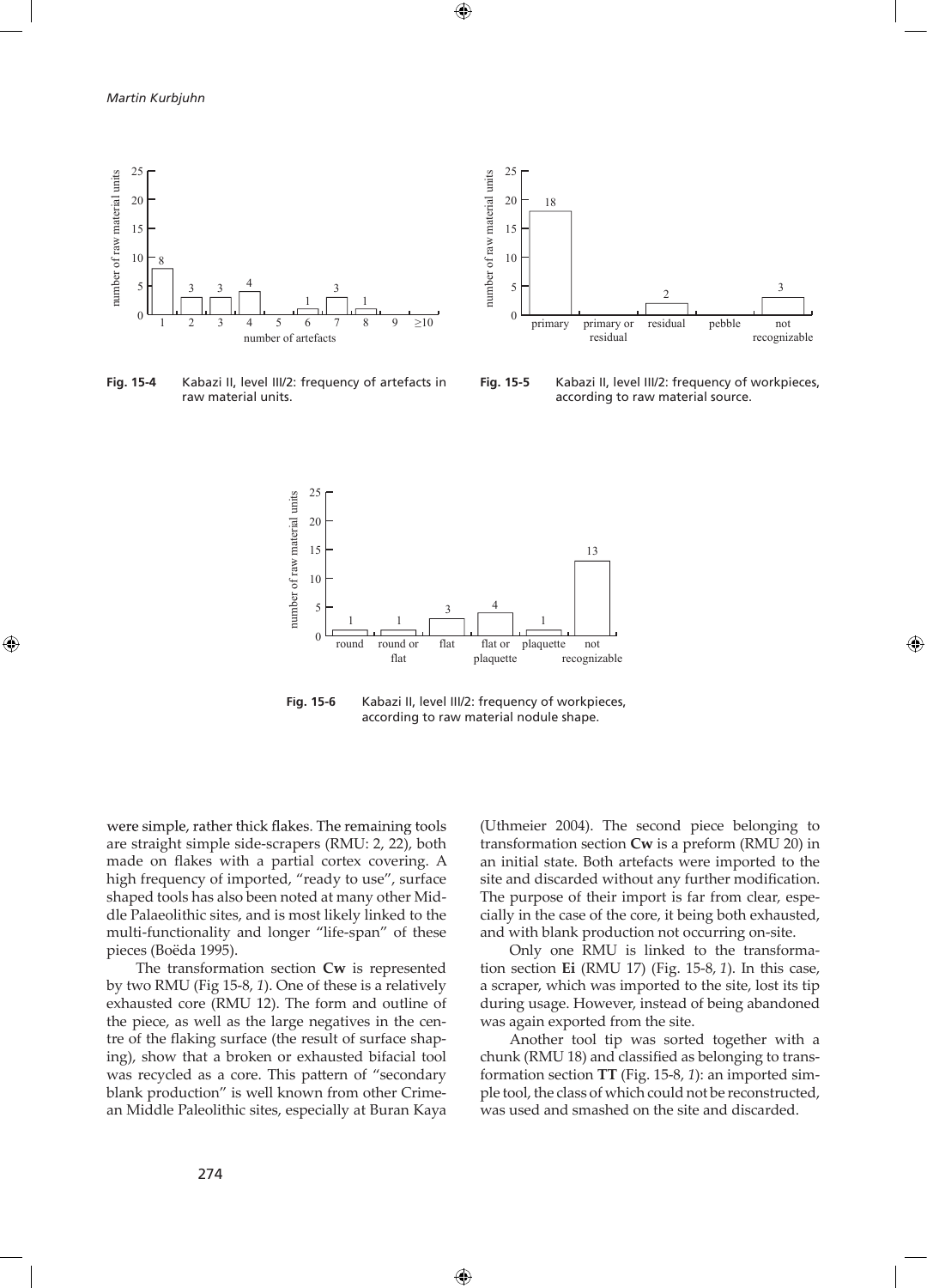

Fig. 15-7 Kabazi II, level III/2: frequency of transformation sections: Bw = blank without transformation (within the excavated area), Tw = tool without transformation, Cw = core without transformation, Nw = nodule without transformation, Ei = isolated functional part of a tool, including resharpening flake, TT = broken tool with corresponding tip,  $Mi = two$  or more isolated chips from modification,  $TM = tool$  with corresponding chips from its modification,  $Cc =$  correction of a core,  $Np =$  preparation of a raw nodule,  $Cb =$  blank production from a core, Nb = blank production from a raw nodule, Cm = blank production from a core and modification of blank(s), Nm = blank production from a raw nodule and modification of blank(s); in black: workpieces with flakes from façonnage and/or surface shaped tools.



Fig. 15-8, 1 Kabazi II, level III/2: transformation analysis. For each raw material unit, hypotheses are made with regard to the phases of the formal chaîne opératoire (after Geneste 1985; 1988; 1990) conducted within the excavated area (transformation section); classification of transformation sections are based upon the presence and absence of indicative blank classes (abbreviations see Fig. 12-6);  $*f = fa\zetaonnage$  is indicated by flakes from façonnage and/or surface shaped tools.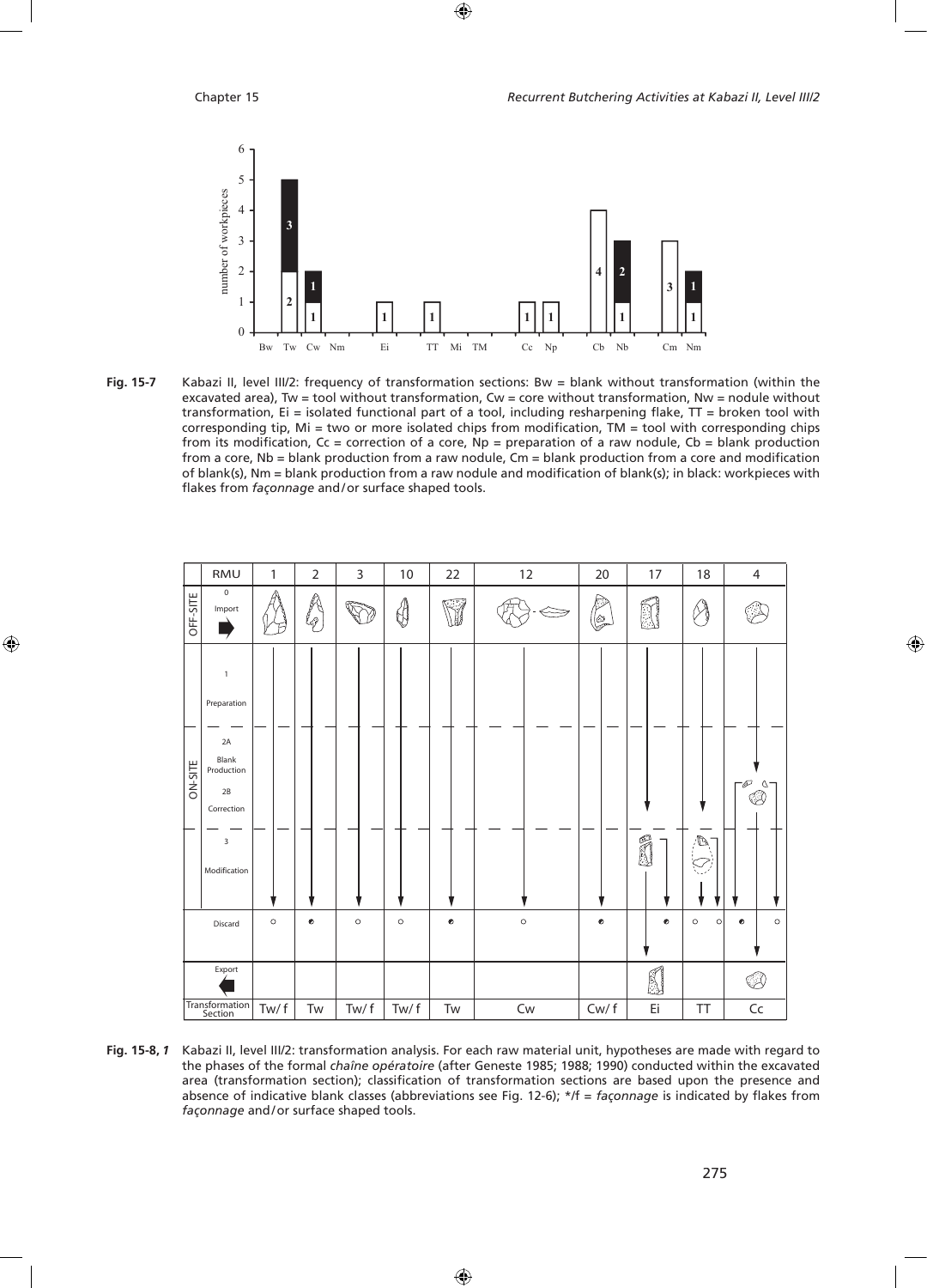|                           | RMU                                                                                               | 19                                                                                                                                                                                                                                                                                                                                                                                         | 21                                         | 24                                                                                                                                                                                                                 | 9                          | 6                                           | $16$                                | $\overline{7}$                      |
|---------------------------|---------------------------------------------------------------------------------------------------|--------------------------------------------------------------------------------------------------------------------------------------------------------------------------------------------------------------------------------------------------------------------------------------------------------------------------------------------------------------------------------------------|--------------------------------------------|--------------------------------------------------------------------------------------------------------------------------------------------------------------------------------------------------------------------|----------------------------|---------------------------------------------|-------------------------------------|-------------------------------------|
| OFF-SITE                  | $\mathbf 0$<br>Import                                                                             |                                                                                                                                                                                                                                                                                                                                                                                            |                                            | V.                                                                                                                                                                                                                 |                            |                                             |                                     |                                     |
| ON-SITE                   | $\mathbf{1}$<br>Preparation<br>2A<br>Blank<br>Production<br>2B<br>Correction<br>3<br>Modification | $\begin{picture}(180,10) \put(0,0){\line(1,0){10}} \put(0,0){\line(1,0){10}} \put(0,0){\line(1,0){10}} \put(0,0){\line(1,0){10}} \put(0,0){\line(1,0){10}} \put(0,0){\line(1,0){10}} \put(0,0){\line(1,0){10}} \put(0,0){\line(1,0){10}} \put(0,0){\line(1,0){10}} \put(0,0){\line(1,0){10}} \put(0,0){\line(1,0){10}} \put(0,0){\line(1,0){10}} \put(0$<br>B<br>$\mathbb{Q}$<br>$\oslash$ | Ø<br>$\Diamond$                            | $\begin{matrix} \circ & \circ & \circ & \circ \\ \circ & \circ & \circ & \circ \\ \circ & \circ & \circ & \circ \end{matrix}$<br>$\begin{array}{c} \mathbf{1}_{\text{max}} \\ \mathbf{1}_{\text{max}} \end{array}$ | $\overline{\bigcirc}$<br>⊕ | $\otimes$<br>$\circledcirc$<br>$\mathcal O$ | <b>D</b><br>D<br>Ī<br>$\mathscr{I}$ | Θ<br>᠓                              |
|                           | Discard                                                                                           | 00000<br>$\bullet$                                                                                                                                                                                                                                                                                                                                                                         | $_{\circ}^{\circ}$<br>$\circ$<br>$\bullet$ | $\bullet$<br>000000                                                                                                                                                                                                | $\bullet$                  | $\bullet$                                   | $\bullet$<br>$\bullet$<br>$\bullet$ | $\bullet$<br>$\bullet$<br>$\bullet$ |
| Export                    |                                                                                                   |                                                                                                                                                                                                                                                                                                                                                                                            |                                            | $\oslash$                                                                                                                                                                                                          |                            |                                             |                                     |                                     |
| Transformation<br>Section |                                                                                                   | Np                                                                                                                                                                                                                                                                                                                                                                                         | $\mathsf{Cb}$                              | $\mathsf{Cb}$                                                                                                                                                                                                      | Cb                         | Cb                                          | Nb                                  | Nb/f                                |

Fig. 15-8, 2

#### Workpieces of the category " $C$ " – transformation sections Cc, Cb and Cm

In eight cases a core was imported and modified on the site (Fig 15-8, 1, 15-8, 2). All cores were imported in a partial cortical condition, with the exception of that from RMU 21. The core of RMU 4 was merely corrected whilst on site; a blank production did not take place. From the other cores only a small number of blanks were flaked, between 2 (RMU 9) and up to 6 (RMU 13) blanks. As a rule, all cores were exported after flaking, and without any further correction, i.e. corresponding to stage 2B after the scheme proposed by J.-M. Geneste (1985). Cores are present in neither of the workpieces belonging to the transformation sections Cc, Cb or Cm. As previously mentioned, it is uncertain whether all flakes were struck from "real" cores, or whether some were merely the by-products resulting from the initial production of preforms for surface shaped tools. Due to the absence of regular cores and longer knapping sequences, the latter hypotheses appears more plausible in the majority of

cases. Only three blanks, which were produced on the site from imported cores/preforms, show modification of their edges. In all cases (RMU: 5, 13) these pieces were modified to different types of scrapers: in RMU 5 a simple side-scraper and in RMU 13 two double side-scrapers were produced.

#### Workpieces of the category "N" transformation sections Np, Nb and Nm

Five workpieces were classified as belonging to transformation sections involving the import of a nodule to the site (Fig. 15-8, 2, 15-8, 3). The shape of the imported nodules could be reconstructed as follows: 2 flat shaped nodules (RMU: 7, 11), 2 plaquettes (RMU: 14, 16), and one round shaped nodule (RMU 19). The latter included so many fissures that a regular formatting on the site was impossible, and the piece broke into several chunks. Three nodules served the production of preforms (RMU 14, 11, 7), with modification occurring in one case only (RMU 14):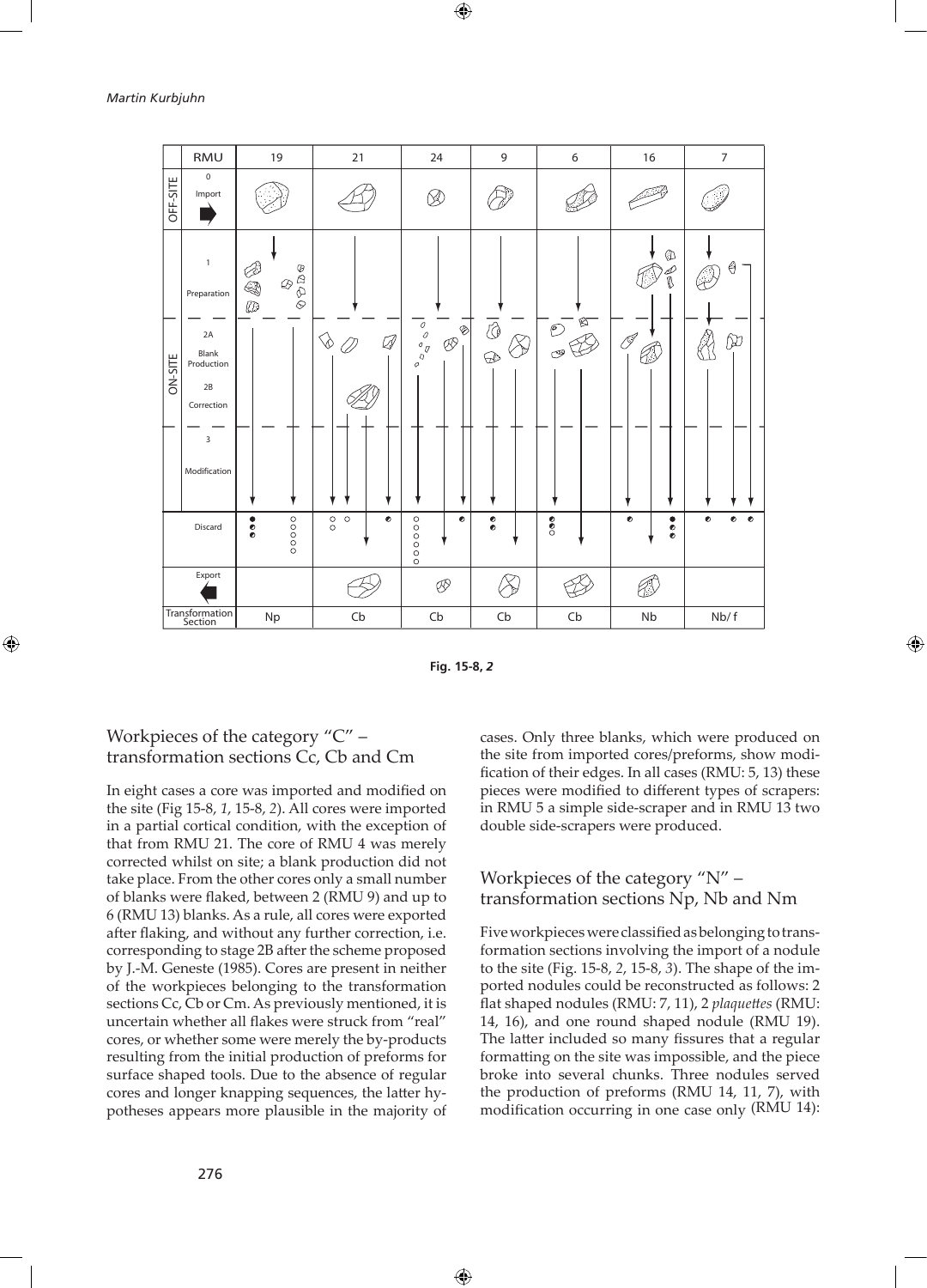

Fig. 15-8, 3

a blank, resulting from surface shaping, was modified into a notched tool. All on site produced preforms were exported prior to transformation into uni- or bifacial surface shaped tools. Two nodules were formatted into cores. As observed in the workpieces belonging to the "C"-category, these cores were exported after the knapping of only a small number of flakes.

#### CONCLUSIONS

The relatively high percentage of single pieces (35%), the relatively low quantity of produced blanks, and the "migration" of most of the cores/ preforms, point to several ephemeral occupations, during which only small sections of the chaîne opératoire occurred. Only three tools were modified on-site. This indicates that the focus of blank production was the manufacture of pieces with sharp edges for cutting purposes, rather than for the sole purpose of tool production. The main part of the tool-kit was already imported to the site. The absence of rejunevation flakes in the assemblage is also characteristic of the ephemeral character of the occupations, which served butchering activities during which meat bearing parts of the hunted Equus hydruntinus were cut off and taken from the site (Pathou-Mathis, Chabai 2005). Embedded into these activities was the production of preforms. These preforms were exported from the site to another activity point where they were used as blanks for the further production of bifaces.

According to V.P. Chabai, level III/2 represents the killing-butchering station of Type B (Chabai 2004c, Chapter 18, this volume).